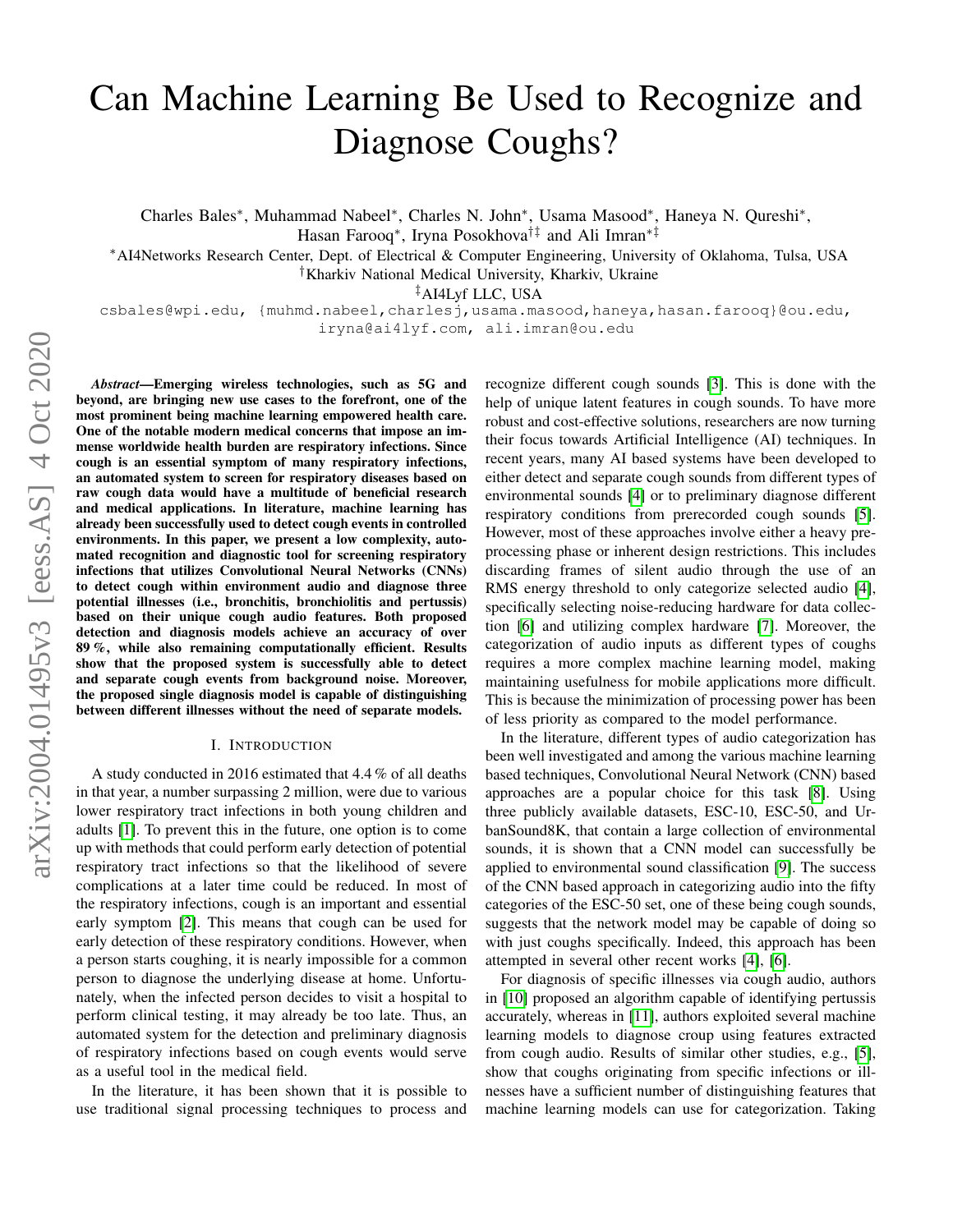

<span id="page-1-0"></span>Fig. 1. Overview of the CNN structure used for cough detection.

the next step of sorting through multiple potential causes simultaneously is what our work seeks to achieve.

Specifically, in this work, we use CNNs to first detect and separate cough sounds from different types of sounds. We then use the detected cough sounds to diagnose three potential illnesses (i.e., bronchitis, bronchiolitis and pertussis) based on their unique cough audio features in a unified framework. This is contrary to prior works, e.g., [\[10\]](#page-3-9), [\[11\]](#page-3-10), that use a binaryclass model to diagnose a particular disease (i.e., categorizing among that particular disease and no disease class). Also the main idea in our work is to significantly minimize recorded audio pre-processing before feeding data into a network model while maintaining acceptably high levels of accuracy for cough detection, among other metrics.

Our main contributions can be summarized as follows:

- We propose a low-complexity CNN model for the detection of cough events from a typical audio segment with environmental noise.
- We then categorize among three common respiratory conditions (i.e., bronchitis, bronchiolitis and pertussis) with cough symptom in a unified work.
- The dataset used to train our proposed model does not go through the typical level of pre-processing that other works use for cough detection or diagnosis.

## II. COUGH DETECTION SYSTEM

The effectiveness of a CNN typically scales with the size of the dataset used for training the model. Unfortunately, there is a particular scarcity of data in terms of cough audio. The results of prior works are difficult to compare with each other due to differing datasets used for model training. Cough data from a small sample of individuals [\[4\]](#page-3-3) will accurately identify coughs among these individuals and those similar, but may not be generally applicable to a larger populace. Studies with a large number of subjects and thus cough samples [\[6\]](#page-3-5), [\[11\]](#page-3-10) lead to accurate detection models, but datasets of this size for cough audio are typically collected in a controlled environment such as a hospital. Since the purpose of our CNN is to distinguish coughs within clips of environment sounds, controlled recording environments do not suit our purpose. Coughs cropped from online sources [\[10\]](#page-3-9), while numerous, vary wildly in audio quality. This variance, however, works towards the benefit of a more robust detection and diagnosis model that is able to identify relevant cough audio in less

controlled conditions. Our paper takes a similar approach to acquiring the data used for model training.

### *A. Detection Database Description*

The database used for training the CNN in cough detection is composed of various modified audio clips gathered from open-source online sources [\[9\]](#page-3-8). Each of these audio files originally contained at least one cough event and are cropped to a length of five seconds with the full cough contained at some arbitrary point within. Audio that contained coughs in more than a five second period are separated into multiple files. The exact number of coughs per file is left intentionally non-standardized. This database is balanced by a collection of environmental and speech sounds, comprised primarily of audio from the ESC-50 database. In addition to ESC-50, this non-cough half of the database is supplemented by sound clips taken from unused portions of the original cough audio that did not contain cough events. The final database contains 993 cough samples and 993 non-cough samples.

For our detection database, the input raw audio clips are transformed into Mel-spectrogram, resulting in a 2 dimensional image where one dimension represents time, other dimension represents frequency and the value of pixels in the image represent the amplitude. The resulting images of pixel size  $432 \times 288 \times 3$  are then converted to gray-scale to unify the intensity scaling and are then compiled to form the final database of cough and no cough environmental audio clips.

## *B. Detection CNN Structure*

The relative success of using a CNN for cough detection from recorded audio via image recognition serves as the basis for the machine learning model used for this system. Although our goal is to analyze a relatively larger time frame of five seconds, the model structure serves as a workable foundation.

Overview of used CNN structure is shown in Fig. [1.](#page-1-0) Due to the high resolution of input image, we begin with a  $2 \times 2$ max-pooling layer to lower input dimensions. This will lower the required overall model complexity before proceeding. This is followed by a block of two convolutional layers, each having 32 filters of size  $5 \times 5$ , a stride of  $(1, 1)$ , ReLU activation function and a  $2 \times 2$  max-pooling layer utilizing a 0.2 dropout. The features learned from this convolutional block are flattened before passing them to two fully connected layers, each having 128 neurons and ReLU activation function. These fully connected layers utilize a dropout of 0.5. The final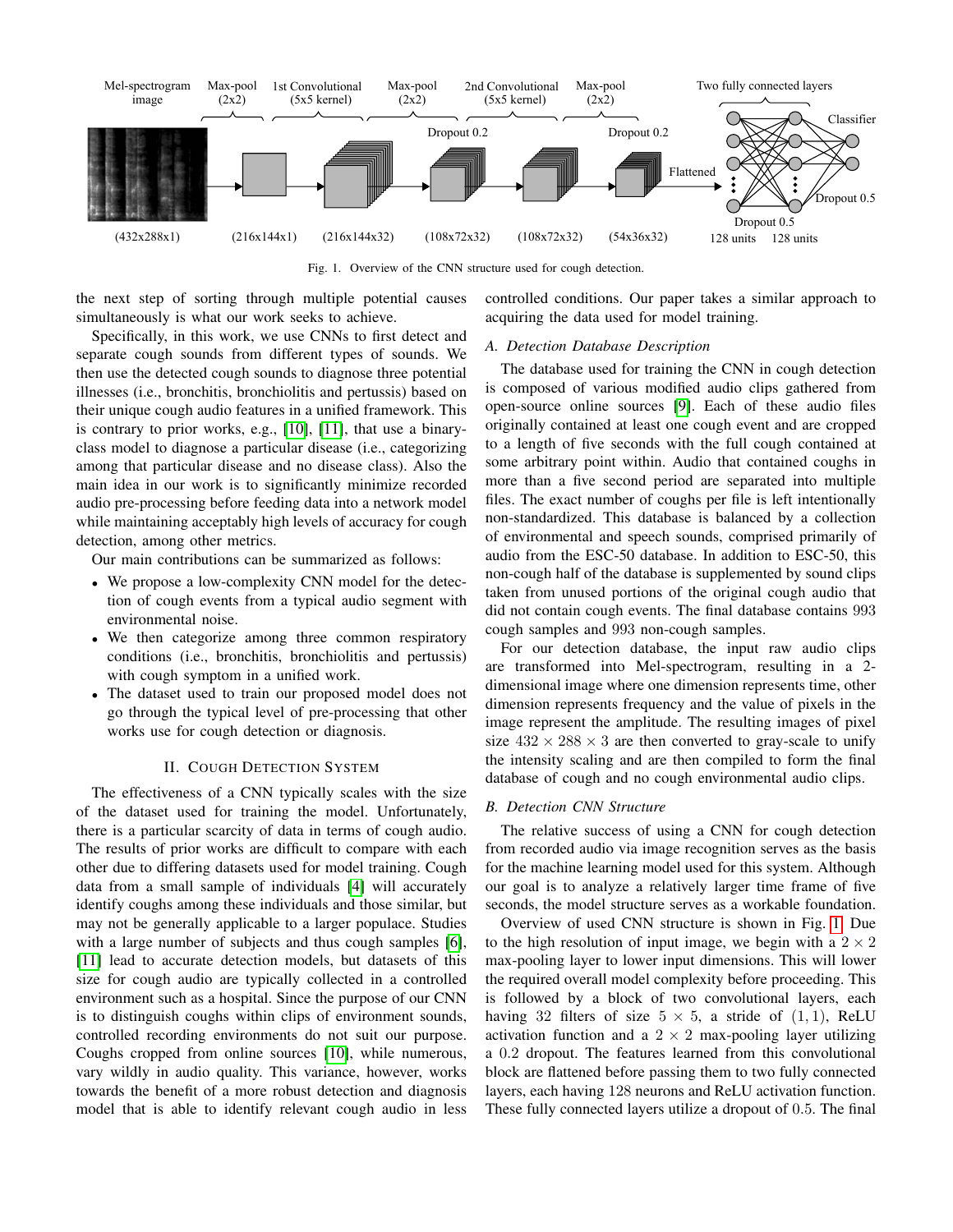TABLE I PERFORMANCE METRICS FOR COUGH DETECTION.

| $\%$<br><b>1-Score</b>  | $\mathscr{C}_o$<br>$\cdots$<br>Sensitivity | $\mathscr{C}_\infty$ .<br>$\cdots$<br>Specificity | $\%$<br>Precision | $\%$<br>Accuracy |
|-------------------------|--------------------------------------------|---------------------------------------------------|-------------------|------------------|
| $\Omega$<br>QΟ<br>07.JJ |                                            | 86.2                                              | 86.9<br>94        | 89.05            |

<span id="page-2-1"></span><span id="page-2-0"></span>TABLE II NORMALIZED CONFUSION MATRIX FOR COUGH DETECTION (IN PERCENTAGE).

|              |          | <b>Predicted</b> |       |  |
|--------------|----------|------------------|-------|--|
|              |          | No Cough         | Cough |  |
| $\mathbf{r}$ | No Cough | 86.2             | 13.8  |  |
|              | Cough    | 81               | 91.9  |  |

layer is the softmax classification layer having 2 neurons to distinguish between cough and non-cough for the given input.

The number of convolutional and fully connected layers are kept low to minimize potential overfitting issues. The database file count is increased to assist in reducing overfitting as well. After testing different activation functions, ReLU is considered because of its good performance in this case. ReLU is also the current standard for CNNs. Adam is used as the optimizer due to its relatively better efficiency and flexibility. A binary log loss function completes the detection model.

## *C. Detection Model Training and Results*

The 1, 986 cough samples with 993 cough items and 993 non-cough items, are split into 70 % training, 15 % validation and 15 % testing datasets. The model is then trained with a batch size of 32 to find its optimal weights using an early stopping criteria on the validation dataset, so that the model training stops when it performs best on the validation dataset. Finally, the calculated performance metrics of the trained cough detection model on the testing dataset and the confusion matrix in Table [I](#page-2-0) and Table [II,](#page-2-1) respectively.

These results reflect the performance of our system over a diverse dataset that comes from a comparatively huge swath of audio quality, cough volume and quantity. Much of the audio tested already contains ambient noise due to the varied range of sources used for collecting the data. Due to the large file count, potential biases such as environmental consistencies in instances where coughs would typically occur are lessened, and will continue to diminish as the dataset increases in size. Hence, it is important to highlight that the performance of our proposed detection system is likely to improve further, for example, in controlled environments, which were typically the focus of prior works.

# III. COUGH DIAGNOSIS SYSTEM

The data scarcity issue, as in the case of cough detection dataset, is also present for the diagnosis model, but compounded with the additional problem of labeled cough audio being considerably more scarce. Since the existing database for detection is comprised primarily of unlabeled cough audio with no identified illness relation, the same cannot be used as

diagnosis training data. To train our cough diagnosis system, we collected cough sounds from 35 bronchiolitis, 131 pertussis and 102 bronchitis patients. The performance and reliability of the diagnosis system is likely to improve as more data becomes available. However, even with small training data, very promising results have been observed on unseen test samples, as reported later in diagnosis results section.

#### *A. Diagnosis Database Composition*

Since the purpose of the diagnosis model is not to detect the presence of any number of coughs but to categorize cough events according to their subtle differences, the input audio files for this model are much shorter in length. Hence, we adopt a different data preparation process for making it suitable for training. The sound files are first cut to a single cough event with the longest of these files lasting two seconds, the rest are buffered to the same length with noiseless audio to maintain a fixed two second length for all samples. This fixed length is set for the spectrogram conversion process that comes afterwards and all the two-second audio files are converted into  $432 \times 288 \times 1$  Mel-spectrograms images. Finally, all images in the cough diagnosis dataset are then converted to gray-scale to unify its intensity scaling and reduce the size of each sample to facilitate the model training process.

# *B. Diagnosis CNN Structure*

The classification model used for cough detection can also be applied to the labeled cough data originating from several different illnesses. However, due to the subtle differences between two coughs of differing illnesses, as compared to cough and non-cough event, a more complex set of layering is required for the diagnosis model. The structure of the CNN used for diagnosis is similar to the detection CNN structure in the beginning (depicted in Fig. [1\)](#page-1-0). However, after the  $2 \times 2$ max-pooling layer at the end of convolutional block, another similar convolutional block comprising of two convolutional layers is added before being passed on to a similar structure of two fully-connected layers with an identical neuron count of 128, activation type of ReLU, and dropout of 0.5. However, the final output layer now has 3 neurons and Softmax activation function to classify the input between three possible diseases.

#### *C. Diagnosis Model Training and Results*

The diagnosis database is comprised of 268 total cough sound items, distributed among bronchiolitis, pertussis, and bronchitis at counts of 35, 131, and 102, respectively. The database is again split into 70 % training, 15 % validation and 15 % testing sets. The model is trained using an early stopping criteria on the validation dataset, so that the model training stops when it performs best on the validation dataset. Finally, the calculated performance metrics of the trained